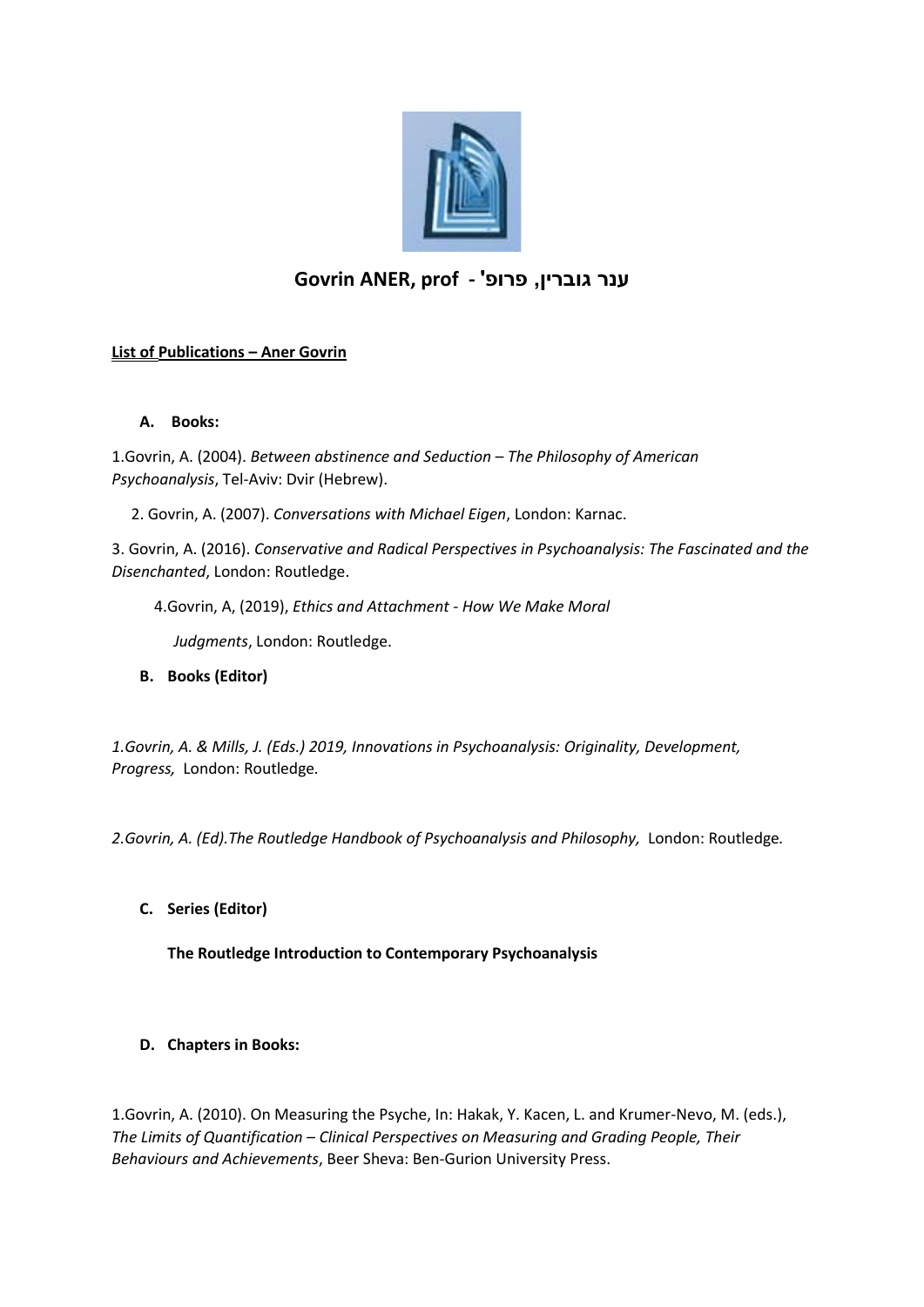2.Govrin, A. (2009). "Reality is Lost" – On spiritual, mental and realistic interpretation, In: *Practice and Theory in Psychoanalytic Encounter*, 6-15, Israel Association for Psychoanalytic Psychotherapy.

3. Govrin, A. (2015). "On supervision with Michael Eigen" In: Bloch, S. & Daws, L. (Eds). *The Living Moments – Essays in honor of Michael Eigen*, Chapter 11: 71- 101 London: Karnac.

4. Govrin, A. (2016). The psychology of evil, In: Mills, J. and Nasso, R. *Ethics of Evil – Psychoanalytic Investigations*, Ch. 3: 95- 134, London: Karnac.

5. Govrin, A. (2017). The attachment approach to moral judgment, In: Gray, K. (Ed.).

*Atlas of Moral Psychology*, Chapter 45: 300-319, New York: Guilford.

6. Govrin, A. (2018). Freud's states of mind and their influence on his writings, In: Bar-Gal, D. Rolnik, E. and Ashkenazi, O. (Eds. ). *Revisiting Why War?* , Chapter 4, pp. 76-91. Jerusalem: Carmel.

#### **E. Refereed Articles:**

Govrin, A. (2004). Utilitarian sources in Freud's early writings, *Psychoanalysis and History*, 6(1): 5-21.

2. Govrin, A. (2006). The dilemma of contemporary psychoanalysis: Towards a "Knowing" Post-Postmodernism, *Journal of the American Psychoanalytic Association*, 45, 2: 507-536.

3. Govrin, A. (2006). When the underdog schema dominates the we-ness schema: The case of radical leftist Jewish – Israeli, *The Psychoanalytic Review*, 93, 4: 623-654. A

4. Govrin, A. (2007). The area of faith between Michael Eigen and his readers, Journal of Religion, *Quadrant Journal of the C.G.Jung Foundation for Analytical Psychology*, XXXVII: 1 Winter, 9-27.

5. Govrin, A. (2011) "Forget the Palestinians, you are our mother" - Why therapists should not be dead right with their patients? *Psychoanalytic Perspectives*, 8:215-22.

6. Govrin, A. Who needs evidence-based psychotherapy (and who doesn't)? *Sihot – Israel Journal for Psychotherapy*, 25: 291-294.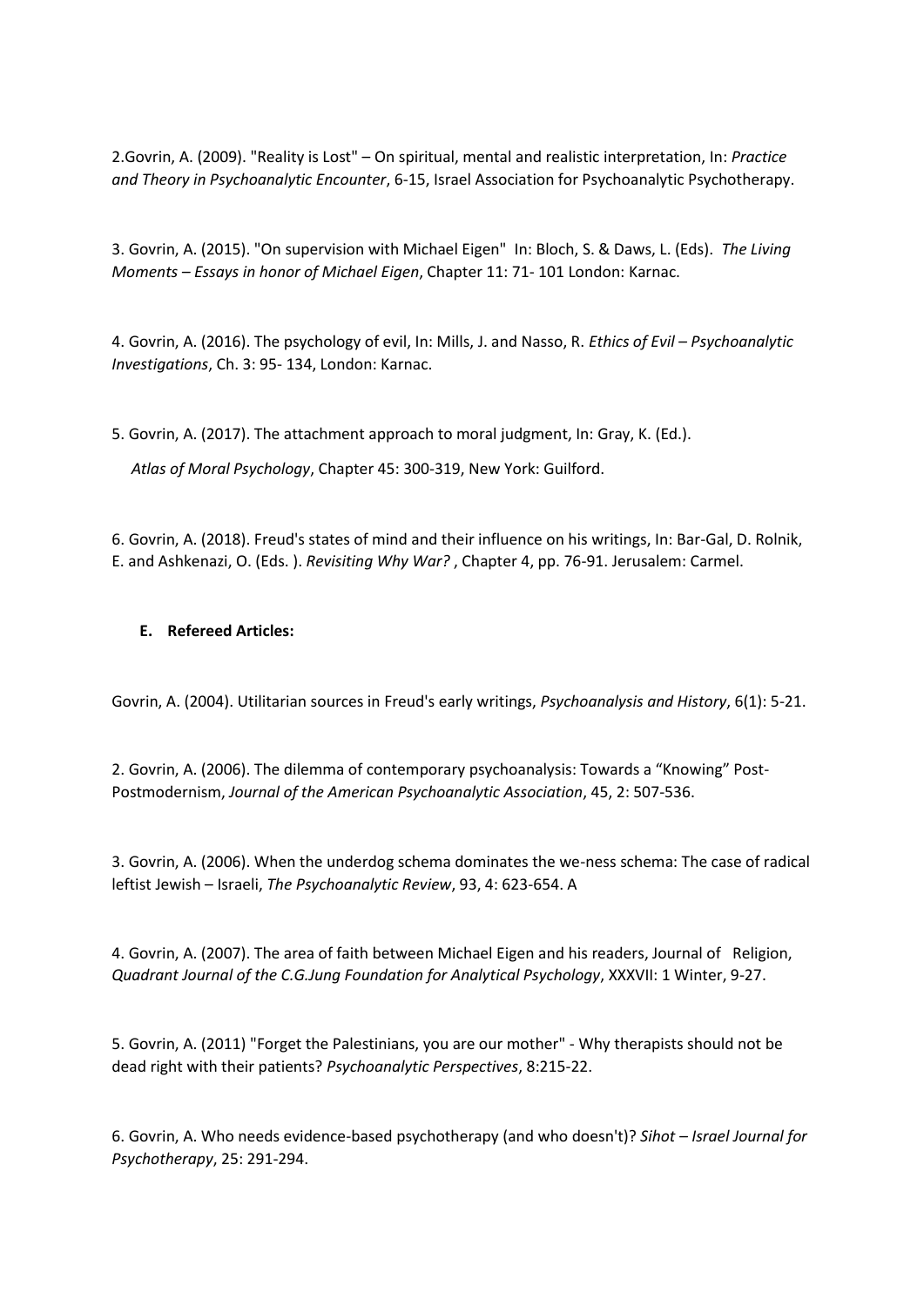7. Govrin, A. (2014). "The ABC of moral development – An attachment approach to moral judgment", *Frontiers in Psychology*, 5:6 pp. 1-14.

*)"*Among The best performing articles in Frontiers" in terms of number of clicks*."(*

8. Govrin, A. (2014). The vices and virtues of monolithic thought in the evolution of psychotherapy, *Journal of Psychotherapy Integration*, Vol. 24, No. 2, 79–90.

With Commentary by Paul Wachtel, Society for the Exploration of Psychotherapy Integration (SEPI) Giancarlo Dimaggio M.D. Center for Metacognitive Interpersonal Therapy, Rome & Paul H. Lysaker, Ph.D Giancarlo Dimaggio M.D. Center for Metacognitive Interpersonal

9.Govrin, A. (2014) "From ethics of care to psychology of care: Reconnecting ethics of care to contemporary moral psychology", *Frontiers in Psycholo*gy pp. 1-10.

10. Govrin, A. (2016). Blurring the threat of 'otherness': Integration by conversion in psychoanalysis and CBT. *Journal of Psychotherapy Integration*, 26(1), 78-90.

11. Govrin, A. (2017). Introduction to the relational approach and its critics: A conference with Dr. Jon Mills, *Psychoanalytic Perspectives* 14(3):309-312,

12.Shahar, G. & Govrin, A. (2017). Psychodynamizing and existentializing cognitive-behavioral interventions: The case of behavioral activation (BA), *Psychotherapy*, 54(3).

13. Govrin A (2018). The cognition of severe moral failure: A novel approach to the perception of evil. *Frontiers in Psychology* – Theoretical and Philosophical Psychology, 9:557.

doi: 10.3389/fpsyg.2018.00557

Editor: Prof. Rafi Malach, Weitzman Institute

14. Govrin, A. (2019**).** Facts and sensibilities: What is a psychoanalytic innovation? *Frontiers in Psychology – Psychoanalysis and Neuropsychoanalysis.* 

doi: 10.3389/fpsyg.2019.01781